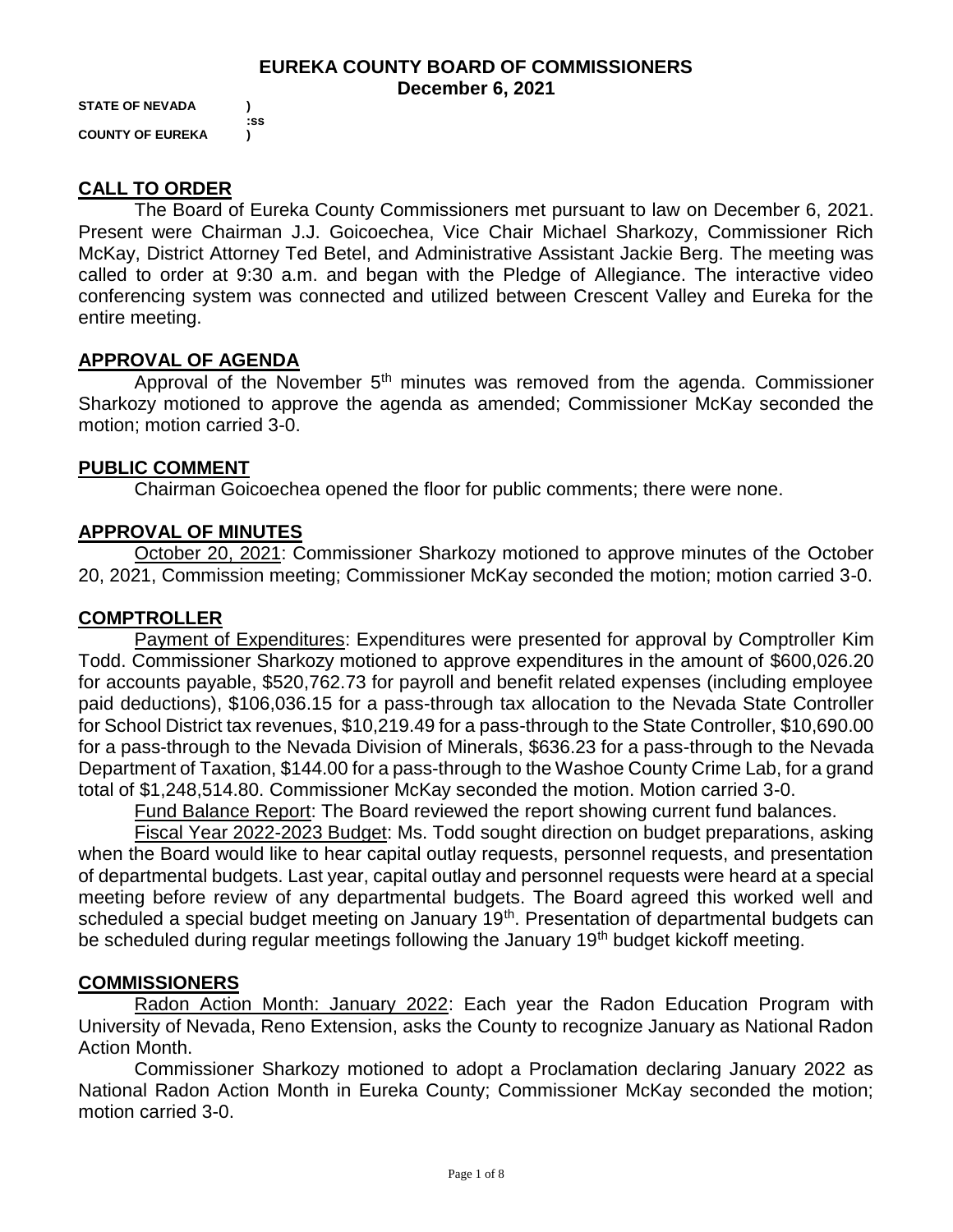## **A PROCLAMATION OF THE EUREKA COUNTY BOARD OF COMMISSIONERS DECLARING JANUARY 2022 AS NATIONAL RADON ACTION MONTH IN EUREKA COUNTY, NEVADA**

**WHEREAS,** many residents of Eureka County don't know about radon, yet need to know for the safety and health of their families, as radon is a colorless, odorless, naturally occurring radioactive gas that is the primary cause of lung cancer among nonsmokers and the second leading cause of lung cancer for smokers; and

**WHEREAS,** the US Environmental Protection Agency (EPA) estimates 21,000 people in the US die each year from lung cancer caused by indoor radon exposure, and lung and bronchus cancer kill more people in a year than any other cancer; and

**WHEREAS,** radon kills more people than secondhand smoke, drunk driving and home fires combined; and

**WHEREAS,** any home in Eureka County may have elevated levels of radon, even if neighboring homes do not, and living in a home with an average radon level of 4 picocuries per liter of air poses a similar risk of developing lung cancer as smoking half a pack of cigarettes a day; and

**WHEREAS,** testing is the only way to know if a home has an elevated radon level, and testing is easy and inexpensive and, when identified, homes can be fixed; and

**WHEREAS,** University of Nevada, Reno Extension's Nevada Radon Education Program, the Nevada Division of Public & Behavioral Health, and the EPA support efforts to encourage all Eureka County residents to test their homes for radon, mitigate elevated levels of radon, and have new homes built with radon-reducing materials and features.

**NOW THEREFORE,** the Board of Eureka County Commissioners, does hereby proclaim January 2022 as "NATIONAL RADON ACTION MONTH" in Eureka County, Nevada.

**ADOPTED** this 6<sup>th</sup> day of December, 2021.

**BOARD OF EUREKA COUNTY COMMISSIONERS** COUNTY OF EUREKA, STATE OF NEVADA

 */s/ J.J. Goicoechea, DVM* J.J. GOICOECHEA, DVM, CHAIRMAN

# **IT DEPARTMENT**

IT Update: IT Director Misty Rowley reported on IT projects and activities.

County Facilities: Ms. Rowley has been installing upgraded routers as internet deployment points to serve County facilities in Crescent Valley and Eureka. This should correct some issues that the Sheriff's Substation has been having connecting to Eureka via the new cellular hotspots in Crescent Valley. New switches were also programmed for the Substation.

Fiber PRI: The switchover from copper PRI (primary rate interface) to fiber PRI is complete, and the IT Department is working with AT&T to correct resulting 911 routing issues (calls route correctly, but there are issues with phone number identification).

Server Replacement: Ms. Rowley obtained an estimate to replace one of the older servers that has reached end-of-life. It is located in the Courthouse NOC (network operations center) room and contains several virtual servers.

Commissioner Sharkozy motioned to approve Estimate #186 from Syber Networks for purchase of a server for a not to exceed amount of \$25,600.00 (\$21,341.85 plus 20% contingency) utilizing funds budgeted for capital outlay (010-018-55010-000) in the Technology Support budget. Commissioner McKay seconded the motion. Motion carried 3-0.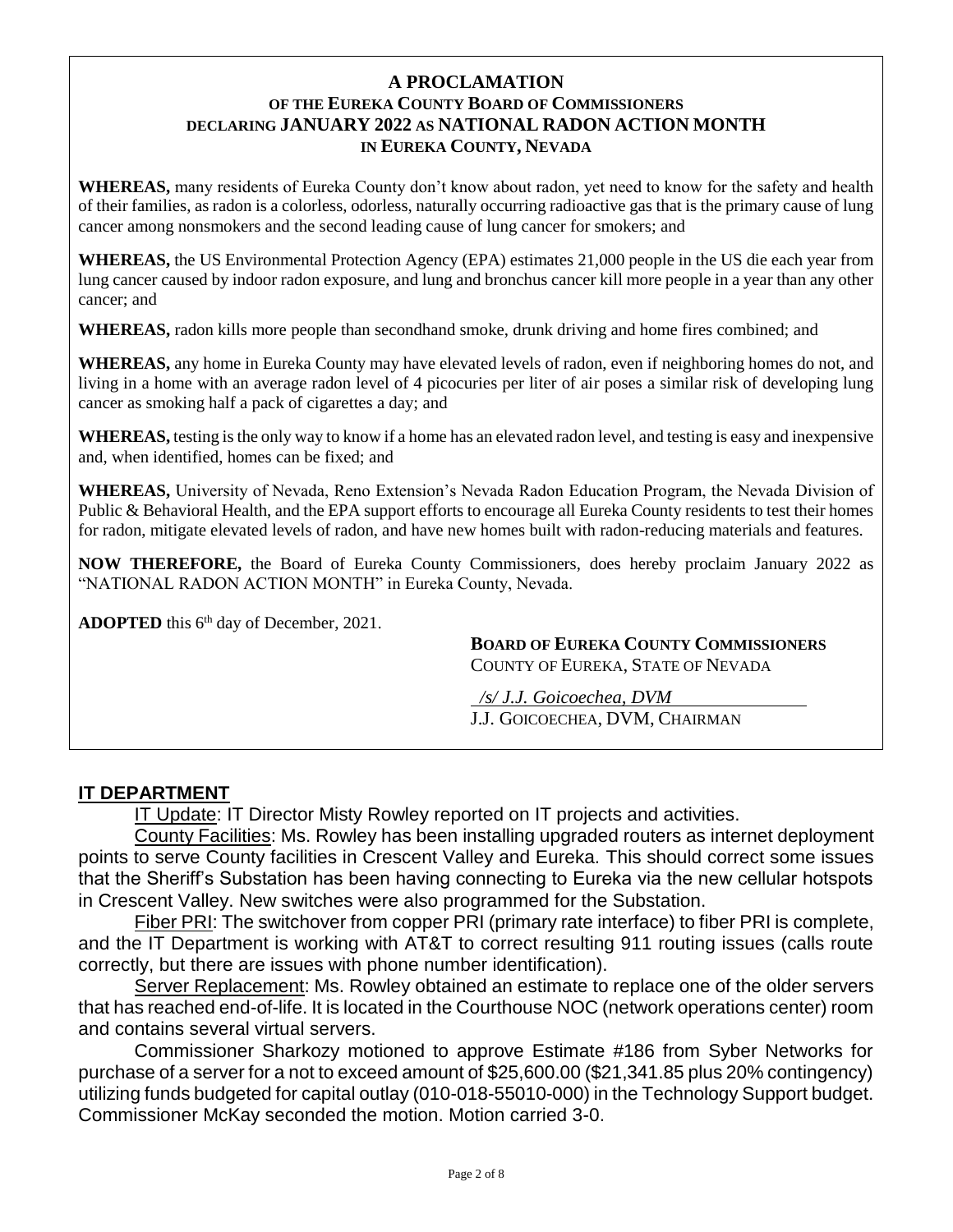Grant Writer: At an earlier meeting, the Board authorized Ms. Rowley to seek a grant writer to leverage broadband and infrastructure grants currently available, with the primary goal of building internet infrastructure, separate from the County's infrastructure, as a means to make reliable internet available to all citizens of Eureka County.

Quest recommended Debbie Gordon who has experience with these types of grants. Ms. Gordon sent a contract proposing an hourly fee of \$75.00 with a minimum of 10 hours, and 5% of any grant award less the hourly fee.

District Attorney Beutel advised that grant tracking and post reporting can be very time consuming and cumbersome. Failure to do proper reporting can affect eligibility for future grants. He felt this was a good opportunity for the County to secure substantial funding and didn't want to dissuade the Board, but wanted them to be cognizant of the staff time necessary to manage these grants. The Board agreed to consider this during upcoming budget talks. It may be necessary to hire a part-time grant liaison who could, in turn, write grants to finance the position.

Commissioner Sharkozy motioned to approve a contract with Debbie Gordon for an hourly fee of \$75.00 plus 5% of any grant funding award as detailed in the proposal from Ms. Gordon. Commissioner McKay seconded the motion. Motion carried 3-0.

Quest Recabling Quote: Ms. Rowley obtained a quote from Quest to begin a recabling project. She explained that the cabling in County facilities is 20 years old and she has a plan to tackle this in phases to eventually replace cable in all facilities. She budgeted money in the current year to begin the project and will start with the Crescent Valley Town Center.

Commissioner Sharkozy motioned to approve Quote #015647v1 from Quest to recable Crescent Valley Town Center for a not to exceed amount of \$12,100.00 (\$10,066.01 plus 20% contingency) utilizing funds budgeted for capital outlay (010-018-55010-000) in the Technology Support budget. Commissioner McKay seconded the motion. Motion carried 3-0.

Tyler Cloud: The County currently has three servers on-site supporting the Tyler Technology programs at an approximate cost of \$26,000.00 for the current year (it increases by a percentage each year). The IT Department must maintain the servers, install updates, do backups, and replace the servers if they fail at a substantial cost (the server approved earlier in this meeting was \$25,000.00).

Ms. Rowley proposed moving to the Tyler Cloud and presented an agreement from Tyler Technologies. Under the agreement, Tyler will maintain and replace servers, provide automatic updates, provide software upgrades, do redundant backups, and provide tech/software support, at no additional cost to the County. Tyler Cloud is HIPAA compliant and very secure.

Comptroller Todd explained that this will provide remote access to all Tyler programs and allow functions that currently can only be done from the workstation. Many departments utilize the various Tyler programs – Public Works (utility billing), Treasurer (bank account reconciliation), Comptroller (all accounting including accounts payable, budget, payroll, audit), and all departments utilize programs for time entries, voucher approval, and budget preparation.

There are billed professional services in the agreement, such as on-site hardware support, but the need for those services should be minimal. Training is also an additional expense, but is provided online at the employee's workstation, so there are no travel costs.

The initial term of the contract is three years with automatic renewal of additional one-year terms unless terminated in writing by either party 60 days prior to end of the current term.

Commissioner Sharkozy motioned to approve moving to the Tyler Cloud and authorized the IT Director to sign the Tyler Technologies Software as a Service Agreement at an annual cost of \$43,823.00 for a three-year term with automatic one-year renewals. Commissioner McKay seconded the motion. Motion carried 3-0.

# **JUSTICE COURT**

Remote Hearings: Justice of the Peace Dorothy Rowley requested authorization that would allow Justice Court clerks to work remotely for bail/pretrial release hearings during weekends and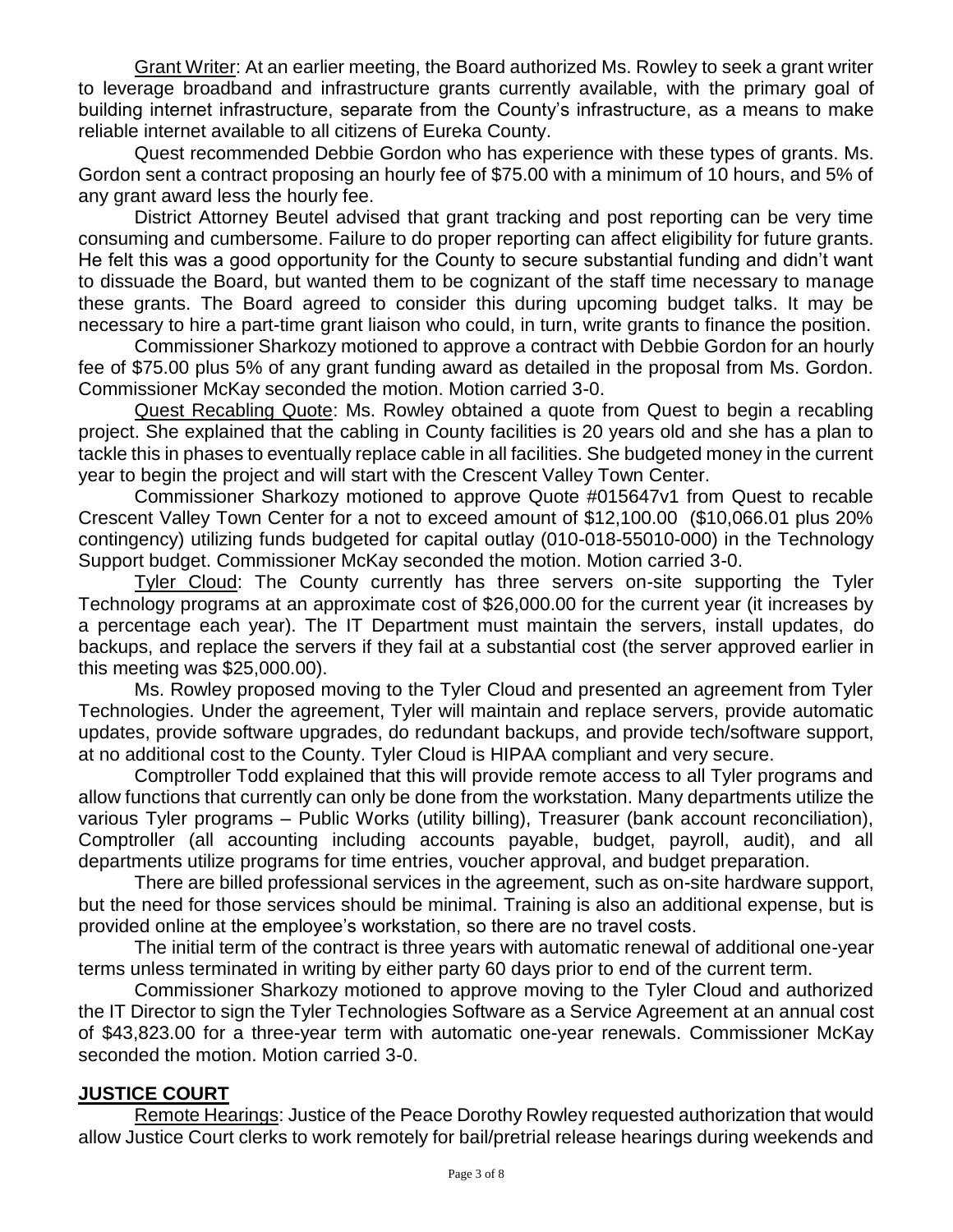holidays. She explained passage of AB 424 in the last Nevada Legislative Session requires (effective July 1, 2022) that pretrial release hearings be conducted within 48 hours of arrest (previously 72 judicial hours).

Judge Rowley is coordinating with the District Attorney and the Public Defender to initiate remote hearings beginning January  $1<sup>st</sup>$  in order to test the process and have successful procedures in place by the July deadline. Justice Court is utilizing software that provides remote capabilities to conduct hearings with Eureka County inmates housed in White Pine County. With this software all parties, including the Judge and clerks, can participate remotely and complete all necessary tasks, including recording the hearing and completing necessary paperwork.

The clerks will not be paid to be on-call, but will take a court laptop for the weekend or holiday and will be paid overtime if they must complete paperwork or participate in a hearing during time off. Justice Court is working to schedule a set time each Sunday for a remote hearing. This hearing should cover most Friday or Saturday arrests, although there will be times that it will be necessary to conduct hearings on another day.

Commissioner Sharkozy motioned to allow Justice Court clerks the option to work remotely for bail/pretrial release hearings required to be held during holidays and weekends per AB 424, with an early onset date of January 1, 2022. Commissioner McKay seconded the motion. Motion carried 3-0.

# **ASSESSOR**

2020 Census & County Population: Assessor Michael Mears explained he has been utilizing 2020 Census data, as required by law, in working on the mandatory redistricting process. This is the third Census and subsequent redistricting that Mr. Mears has worked on for Eureka County. When the 2020 Census was released, showing decreased population County-wide, he strongly disagreed and felt, along with many others, that the population was disturbingly undercounted. As County Assessor, he has a good sense of population trends within the County and has witnessed measurable growth since the 2010 Census. Mr. Mears commented that the State Demographer's population estimates, released in the past week, more accurately reflected what he knew to be Eureka County's population growth.

He added that it was interesting that, during recent State redistricting, particular interest was paid to a portion of northern Eureka County with substantial population growth, albeit unreported in the 2020 Census.

Mr. Mears attributed the 70% response rate by Eureka County residents during the 2020 Census to the fact that it was conducted primarily online. This, with the lack of field verification as was done in the previous two Census counts, resulted in severely deficient counts for Eureka County.

County Redistricting: At the last meeting, Mr. Mears presented several redistricting proposals to the Board. The Board provided feedback, resulting in Redistricting Proposal 6, now presented by Mr. Mears. He explained that this proposal provides well-defined natural boundaries and nearly equal population counts with 616 people in District 1, 620 people in District 2, and 619 people in District 3. It also met the goal of a northern district, a central agriculture district, and a southern district, while meeting the goal of keeping the Commissioners in their existing districts. This proposal addressed the Board's concerns with the other options.

Commissioner Sharkozy motioned to accept Redistricting Proposal 6 as prepared by the County Assessor in accordance with NRS 244.050, and motioned to move forward with a Redistricting Ordinance and a public hearing to consider formal adoption. Commissioner McKay seconded the motion. Motion carried 3-0.

# **SECRETARY OF STATE**

Elections Division: Pursuant to a request from the State Elections Division, a reminder was announced that elected and appointed officials, as defined by NRS 281.005(1), must submit an Annual Contributions & Expense Report and an Annual Financial Disclosure Statement to the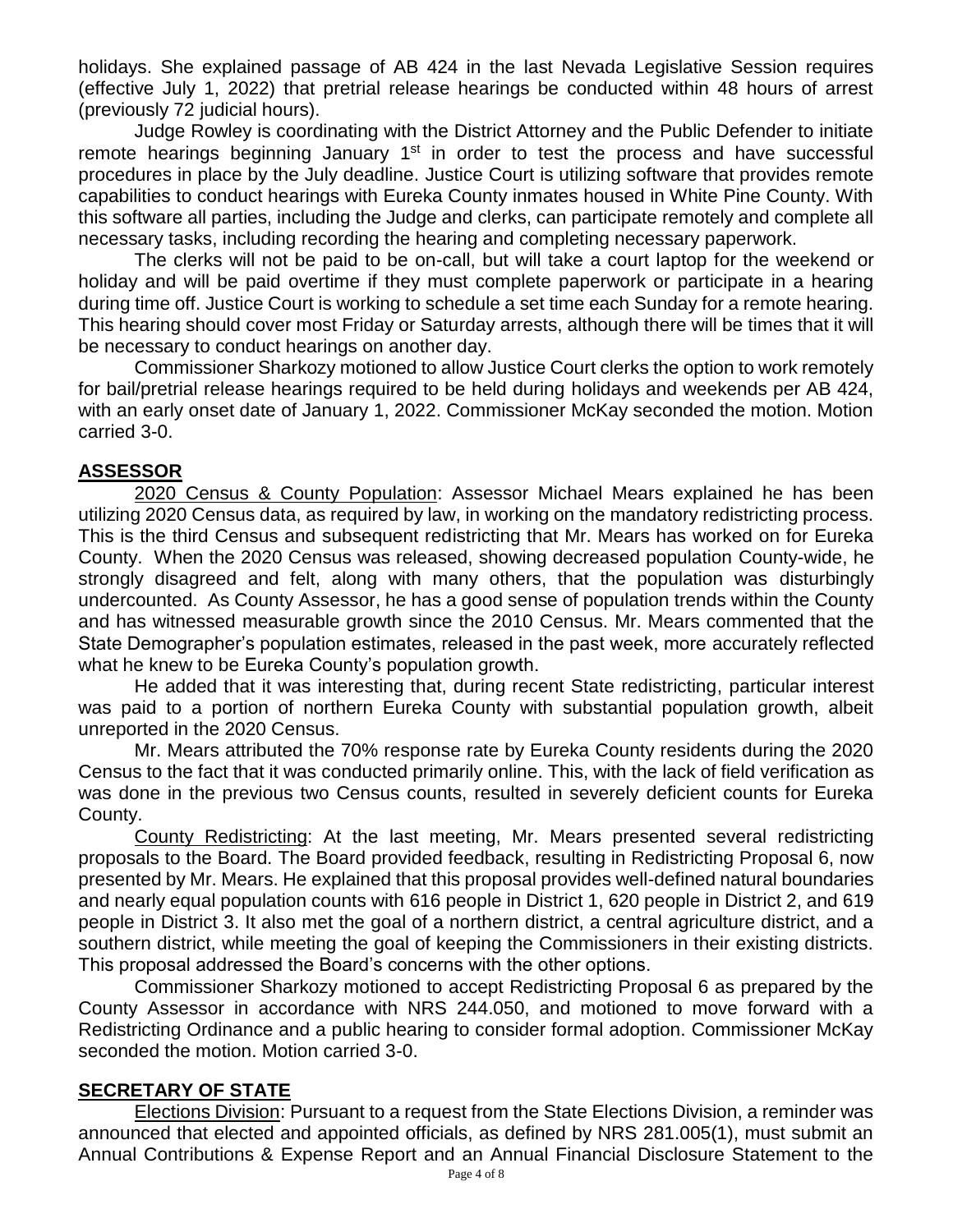Nevada Secretary of State by January 15, 2022. Reports must be filed online by going to <https://www.nvsos.gov/sos/online-services> and selecting "File Campaign Contributions & Expenses AND Financial Disclosure Reports" listed under the "Elections" section of the webpage.

# **CRESCENT VALLEY TOWN ADVISORY BOARD**

Community Christmas Event: The Crescent Valley Town Advisory requested a \$3,000.00 donation to purchase gift cards (for prizes), gift bag items, and other supplies for the Community Christmas event on December 11<sup>th</sup>. The Town Board has asked local businesses to contribute to the event. Truckin' Water has agreed to donate \$3,500.00 to sponsor the catered Christmas dinner, and a \$3,000.00 donation has been requested from Nevada Gold Mines.

Comptroller Kim Todd commented that the Town Board has not yet turned in receipts for Crescent Valley Fun Days. That donation was issued in July, and receipts are supposed to be submitted within 60 days of an event. The Town Board is also holding gift cards purchased for Fun Days with the intent to use them for the Christmas event. This was not reported and should be accounted for when receipts for Fun Days are submitted.

Chairman Goicoechea asked the CVTAB to send an email to the Comptroller (cc'd to Jackie Berg for the Commissioners) stating how many gift cards remain from the earlier event. He asked that they send the email and submit Fun Day receipts as soon as possible.

Commissioner Sharkozy motioned to approve the request for a \$3,000.00 donation from the North End Activity Fund for the Community Christmas event in Crescent Valley scheduled for December 11<sup>th</sup>, with the check issued to CVTAB member, Cindy LaRochelle. Commissioner McKay seconded the motion. Motion carried 3-0.

## **ROAD DEPARTMENT**

Report on Activities: Jayme Halpin, Road Equipment Operator III, reported on Road Department projects and activities. Southern crews bladed JD Ranch Road, Mustang Road, Tonkin Springs Road, and Gable Canyon. Work has begun on the Tonkin-Sulfur cutoff road, Sadler Brown Road, and Antelope Road. Frac tanks were mobilized to the Antelope Road as a more efficient water source.

Northern crews bladed Maggie Creek, Palisades, and began working again on the Rose Ranch Road which included installation of an 18-inch and a 36-inch culvert. The screening plant was moved to Crescent Valley and set up in the Cottonwood Pit. The buildings and grounds crew in Crescent Valley has been managing duties well, including maintenance of the water system. A crew from Eureka travels north once a week to offer assistance. Christina Tucker also works several hours at the Town Center and provides clerical support to the Town Advisory Board.

# **PUBLIC WORKS**

Public Works Update: Public Works Director Jeb Rowley reported on Public Works projects and activities.

Heaters/Boilers: As weather turns cold and heaters and boilers are fired up in County facilities, some are showing the need for upgrades or repairs. The Opera House lost two burner heads on its boilers, which will require a retrofit. Three of the four large radiant tube heaters in the hangar at the Eureka Airport, are giving some trouble (one was already updated). Several heating units at the Annex (Administrative Facility) will also require immediate repairs.

Devil's Gate Water: Day Engineering continues working on the survey and engineering plans, which will be submitted for State review, for continued looping and water line improvements in the 3rd Street area in Diamond Valley.

Boys & Girls Club Parcel: Lumos & Associates conducted a field survey and is preparing a map of a parcel at the Eureka Canyon Subdivision being considered as location for the Boys & Girls Club daycare facility. Public Works is working with the District Attorney's office on appropriate documentation and a title report is also being prepared.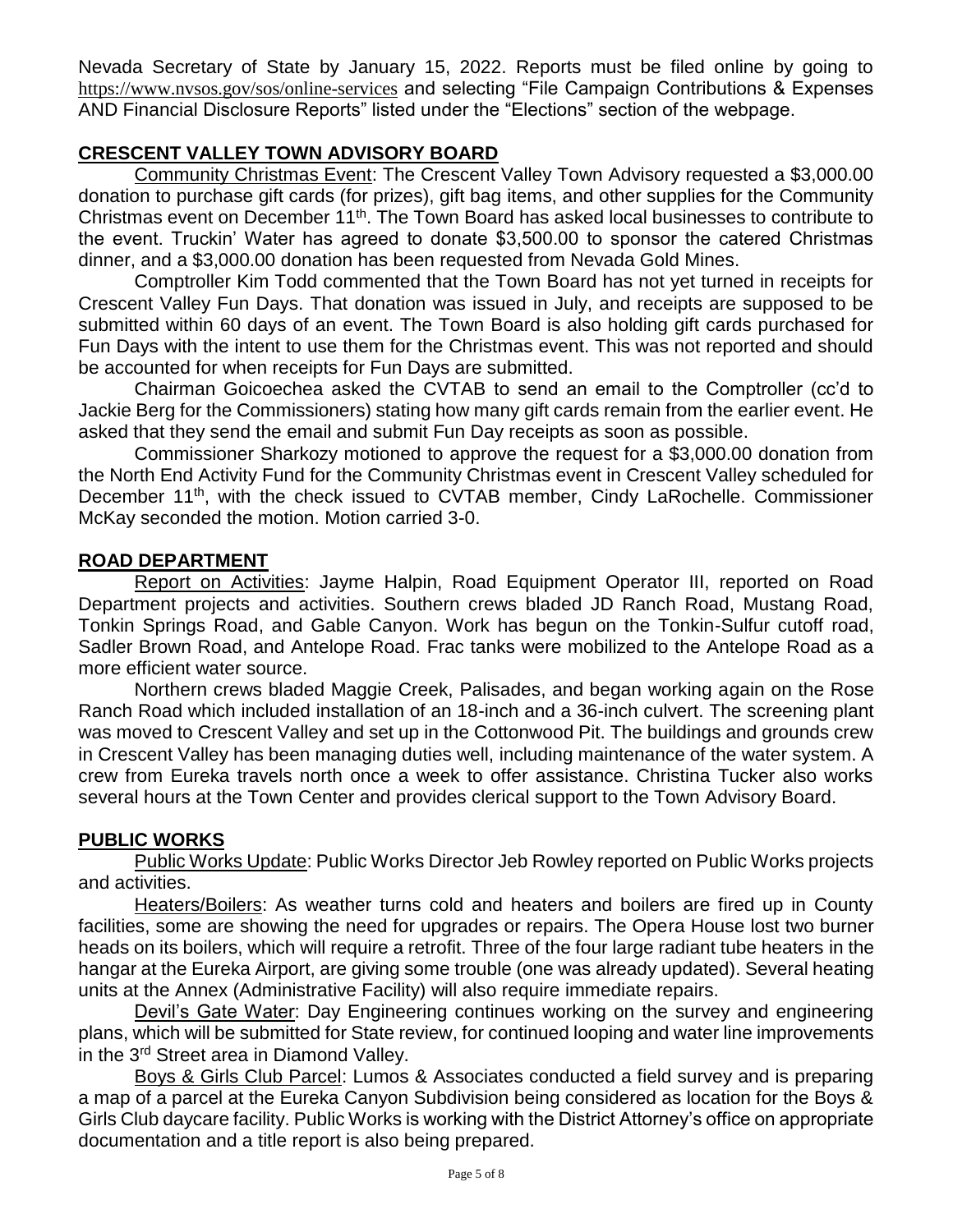Yucca Mountain: Richard Moore, PE, is preparing a proposal for continued transportation consulting work related to the Yucca Mountain Project, which will be presented at a future meeting.

Potential Well Sites: Public Works will meet with Nevada Gold Mines on December 8<sup>th</sup> to review a list of water sources that the mine is willing to make available to the County as construction water for road maintenance and as a supplemental water source to fight wildfire.

# **NATURAL RESOURCES**

Report on Activities: Natural Resources Manager Jake Tibbitts reported on recent activities and meetings.

NDWR Regulations: The County submitted written comment on proposed regulations by the Nevada Division of Water Resources concerning extensions of time. Mr. Tibbitts provided verbal comments at the hearing on November  $10<sup>th</sup>$ , but at conclusion of the hearing the Division adopted regulations as drafted to that point. He encouraged water rights holders to familiarize themselves with the new regulations, which add some restrictions related to extensions of time.

CNRWA Meeting: Mr. Tibbitts and Chairman Goicoechea attended the Central Nevada Regional Water Authority meeting (virtually) on November 12<sup>th</sup>. A primary topic of discussion was application for 101,400 acre feet of water in Railroad Valley by 3PL Operating Inc. for a proposed lithium mine. The intent is to pump the water, which is a brine because of the high content of lithium in salt form, and to reinject the water once the lithium is extracted. The process will result in actual consumption of about 19,000 acre feet of water. But as seen in other basins, many of the impacts result from the extensive pumping. And reinjection is a net balance approach that does not restore the basin to the original water balance.

Mr. Tibbitts noted it will be interesting to watch the process move forward. Despite known impacts, the proposed method ultimately uses less water in comparison to lithium operations that simply let the water evaporate from large evaporation ponds in order to recover the lithium. Although 3PL Operating has made application for the water, plans are in the early stages and the company has not yet begun the permitting process with the BLM.

US Geological Survey: On November 16<sup>th</sup>, Mr. Tibbitts and Consulting Hydrogeologist Dale Bugenig met with representatives of the US Geological Survey while in Eureka County for a field tour and data collection. The USGS reps wanted to tour and visit with Mr. Bugenig about what early data may be showing concerning the correlation between Kobeh Valley and Diamond Valley.

Based on a Joint Funding Agreement, the USGS began monitoring four existing wells in Kobeh Valley in 2019. Upon completion of the BLM permitting process, about a year later, the County bored two additional shallow wells at Mud Springs in Kobeh Valley. The USGS also has two wells in Devil's Gate that can contribute worthwhile data.

During the tour, a datalogger of unknown origin was discovered in one of the wells at Devil's Gate (cables not yet connected), even though the well is clearly marked as a USGS well. The logger may have been placed by an area mining company or one interested in new exploration. Mr. Bugenig is going to investigate and see what he can discover.

NRAC Meeting: The Natural Resources Advisory Commission met on November 17<sup>th</sup>, and Mr. Tibbitts felt it was a very productive meeting.

Nevada Gold Mines: On November 18<sup>th</sup>, Nevada Gold Mines hosted a virtual meeting to provide an update on its Carlin Trend groundwater model, which was attended by Mr. Tibbitts and Mr. Bugenig. Before merging as Nevada Gold Mines, Barrick Gold and Newmont Mining each had independent groundwater models that didn't necessarily agree. The new model is a comprehensive update based on the latest available data, and will be used going forward in analyzing mine impacts.

HRBWA Meeting: Chairman Goicoechea and Mr. Tibbitts attended the Humboldt River Basin Water Authority meeting on December 3<sup>rd</sup>. One topic was Nevada Gold Mine's applications for groundwater in Pine Valley to mitigate water use in Horse Canyon. The applications are to change the manner of use from stockwater (stock well in Pine Valley) and quasi-municipal from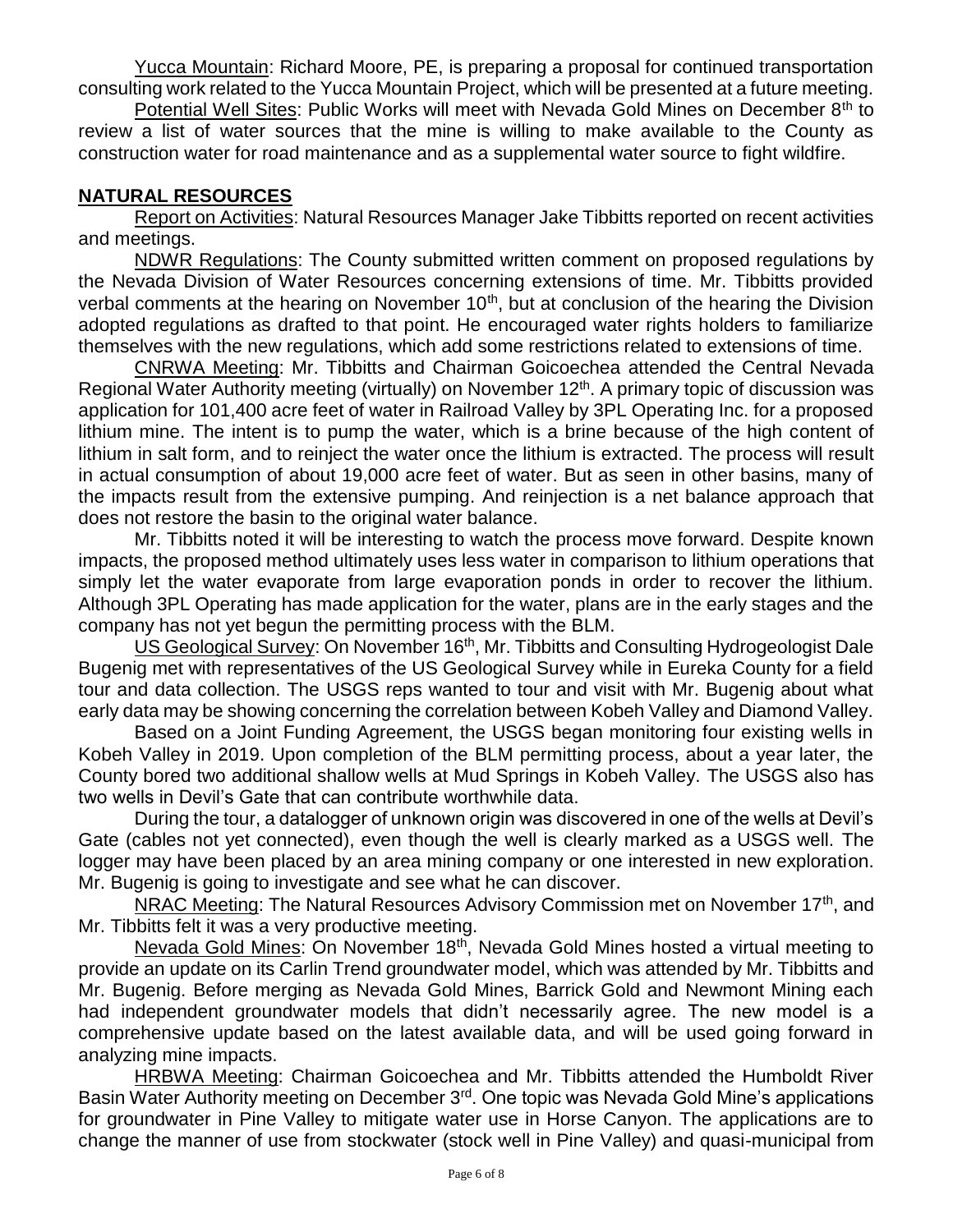the man camp (Lodge at Pine Valley) to wildlife, and to change point of diversion/place of use to a well in Horse Canyon to discharge into the creek to maintain base streamflow. There are concerns how the mine can prove beneficial use on wildlife it does not own or manage, and the potential precedents that could be set by approval of such applications.

There were a host of other concerns voiced at the meeting by Eureka County and others. The mine may be feeling pressure due to a request from the Nevada Department of Wildlife to balance water withdrawn for the Goldrush Project by discharging onto the landscape to create artificial wetlands for wildlife, rather than re-infiltrating the water. This would violate mitigation measures governed by two 2018 orders of the State Engineer concerning construction of rapid infiltration basins in both Pine Valley and Grass Valley, as well as the Stipulation, Settlement Agreement, & Withdrawal of Protest signed by Eureka County and Barrick Gold US Inc. and filed in the Office of the State Engineer.

Amy Race of Nevada Gold Mines committed to working with the County to find mitigation mechanisms that the County can condone and that meet mitigation obligations under the Record of Decision on the Cortez Deep South Expansion Project EIS, as well as the aforementioned documents. HRBWA voted to reserve its right to protest the applications pending resolution of these issues and concerns.

Upcoming Meetings: Upcoming meetings include the Nevada Collaborative Conservation Network on December  $8<sup>th</sup>$ ; the State Conservation Commission on December 10<sup>th</sup>; the Extension Advisory Committee meeting on December 13<sup>th</sup>; and the Pinyon-Juniper Partnership Executive Committee meeting on December 15<sup>th</sup>.

BLM Reconsideration of Sagebrush Focal Areas: The County received a letter from the State BLM Office inviting participation as a cooperating agency on re-initiation of the NEPA process to consider withdrawal of sagebrush focal areas (SFAs) from mining and exploration activity to protect sage grouse habitat. The BLM letter also noted intent of another, separate, forthcoming process to reconsider the BLM's land use plans.

Mr. Tibbitts worked with the County's sage grouse counsel, Laura Granier Esq., to draft a response letter accepting cooperating agency status, but noting concerns and reserving the County's rights under previous decisions and court cases concerning the 2015 Land Use Plan Amendments (remanded for NEPA violations by US District Court, Reno), and the 2019 revision of the Land Use Plan Amendments, 2020 Supplemental EIS, and 2020 Record of Decision that has not been enjoined, but is currently in effect.

Commissioner Sharkozy motioned to send a response to the BLM State Office accepting cooperating agency status on re-initiating the process to consider withdrawal of sagebrush focal areas from location and entry under the Mining Law of 1872 to protect Greater Sage-Grouse and its habitat, including response on related additional process to reconsider the BLM's land use plans that address Greater Sage-Grouse habitat management. Commissioner McKay seconded the motion. Motion carried 3-0.

Proposed Rule Concerning "Habitat" Definition in ESA: During the previous administration, and in response to a US Supreme Court ruling, the definition of "habitat" in the Endangered Species Act was changed in 2020 to provide "transparency, clarity, and consistency" in critical habitat designations. Mr. Tibbitts noted there is now a proposal, by the US Fish & Wildlife Service and the National Marines Fisheries Service, to rescind the definition. This is an apparent attempt to simply overturn something because the change was made by a previous administration, despite the 2020 definition receiving support on both sides of the political aisle.

He prepared a letter citing Eureka County's many reasons for opposing the proposed rule and noting that nearly all of the County's economy and viability are reliant on business and recreational activities dependent on federal lands.

Commissioner Sharkozy motioned to send the response to US Fish & Wildlife Service and the National Marine Fisheries Service concerning the proposed rule which would rescind the